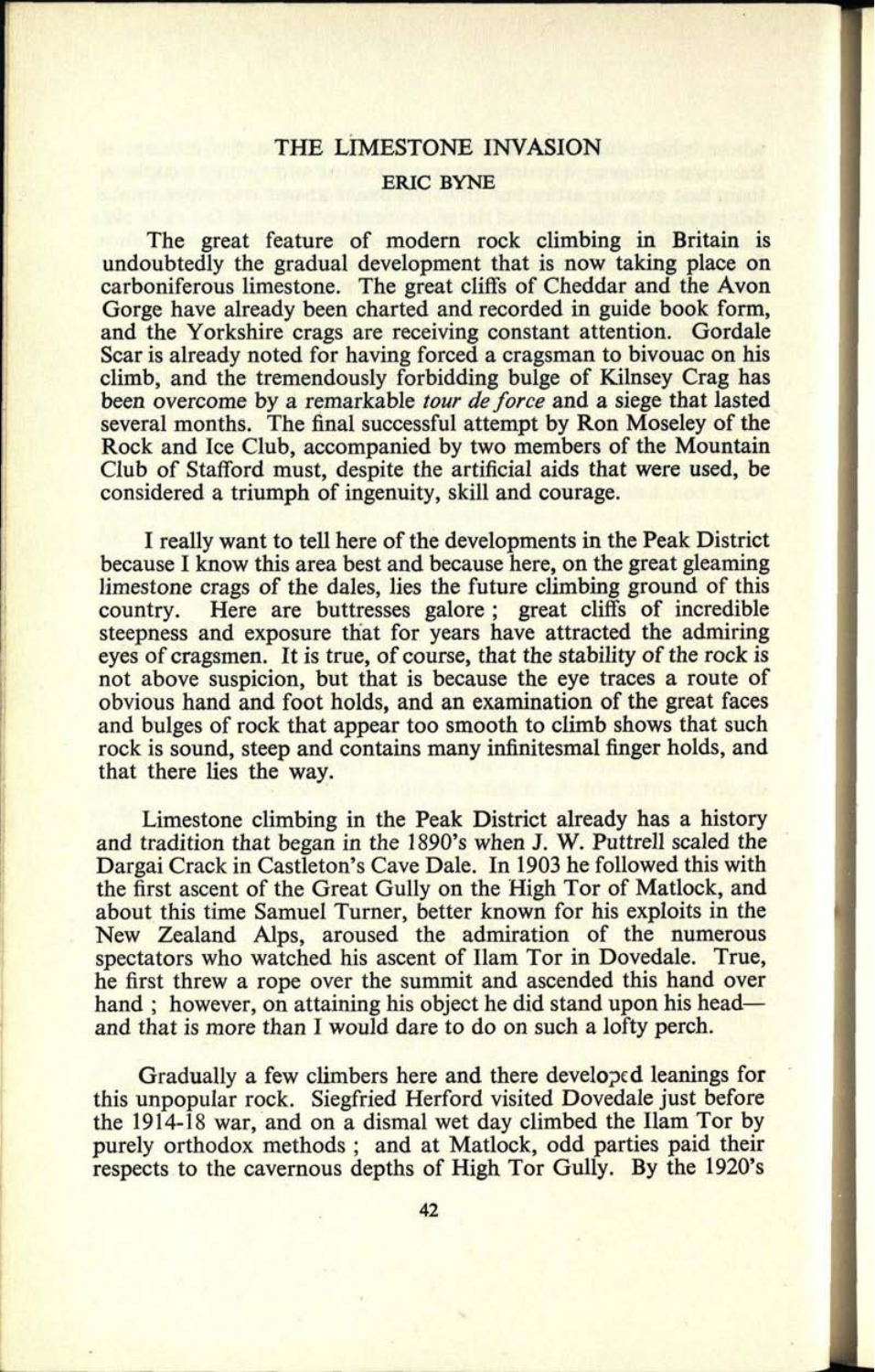this gully was becoming quite popular. It was the period which saw the foundation of the M.A.M. and the annual joint meets with the Rucksack Club in Derbyshire.

In those early days the climbing venue was often Cromford Black Rocks, and " The Greyhound " below the crags was the climbers' " pub." It was quite common for climbers to arrive on the Saturday and High Tor Gully to be invaded. The local inhabitants believed that these excursions were made in search of Rock Pigeons' eggs ; however, this was a belief not held by the guardian of the Alpine gardens at High Tor, whose opinion was that the parties were attempting to evade the *3d.* fee necessary for the usual entrance, and climbers on reaching the top of the gully would inevitably find him waiting there, his tickets at the ready.

Since then, odd parties of climbers have paid their respects to such places as Stoney Middleton Dale and the various rock spires that rise like church steeples from the wooded slopes of Dovedale, but it is only in recent years that the true cult of limestone has developed. The original places have been the first to receive attention ; Ham Tor has been charted by Joe Brown and his Rock and Ice companions, Siegfried Herford's route is now the easy way, and the modern classic is the White Edge, a long, steadily overleaning arete which seems to rise almost from the river. It is a spectacular climb that takes the leader longer to do than the Grooved Arete on Tryfan.

At Matlock, climbers had for a long time eyed the tremendous " Bastion Face " of High Tor and in 1953 it was first attempted by Donald Wooler, R. A. Brown, and Frank Fitzgerald, a strong team from Sheffield University. Wooler (now a member of the M.A.M.) was at this period one of the top cragsmen on gritstone. It was his idea that the climb should be done on Coronation Day, and Brown spoke of sticking little flags on the rock at regular intervals. Unfortunately the weather was very bad and the attempt was postponed. When it did take place the climbers ran out of pegs before the summit could be reached and also the police intervened, being disturbed at the dislocation of the traffic on the A.6 highway far below.

A few days later the Bastion was again assaulted, this time by <sup>a</sup> party from Leicester led by Peter Biven. After several hours of endeavour on what must be one of the most exposed and spectacular buttresses in this country the party succeeded in reaching the summit and in so doing introduced a new era in Peakland climbing. Since then, many have climbed the High Tor Bastion and Biven, after <sup>a</sup> series of spectacular ascents on gritstone, returned to High Tor in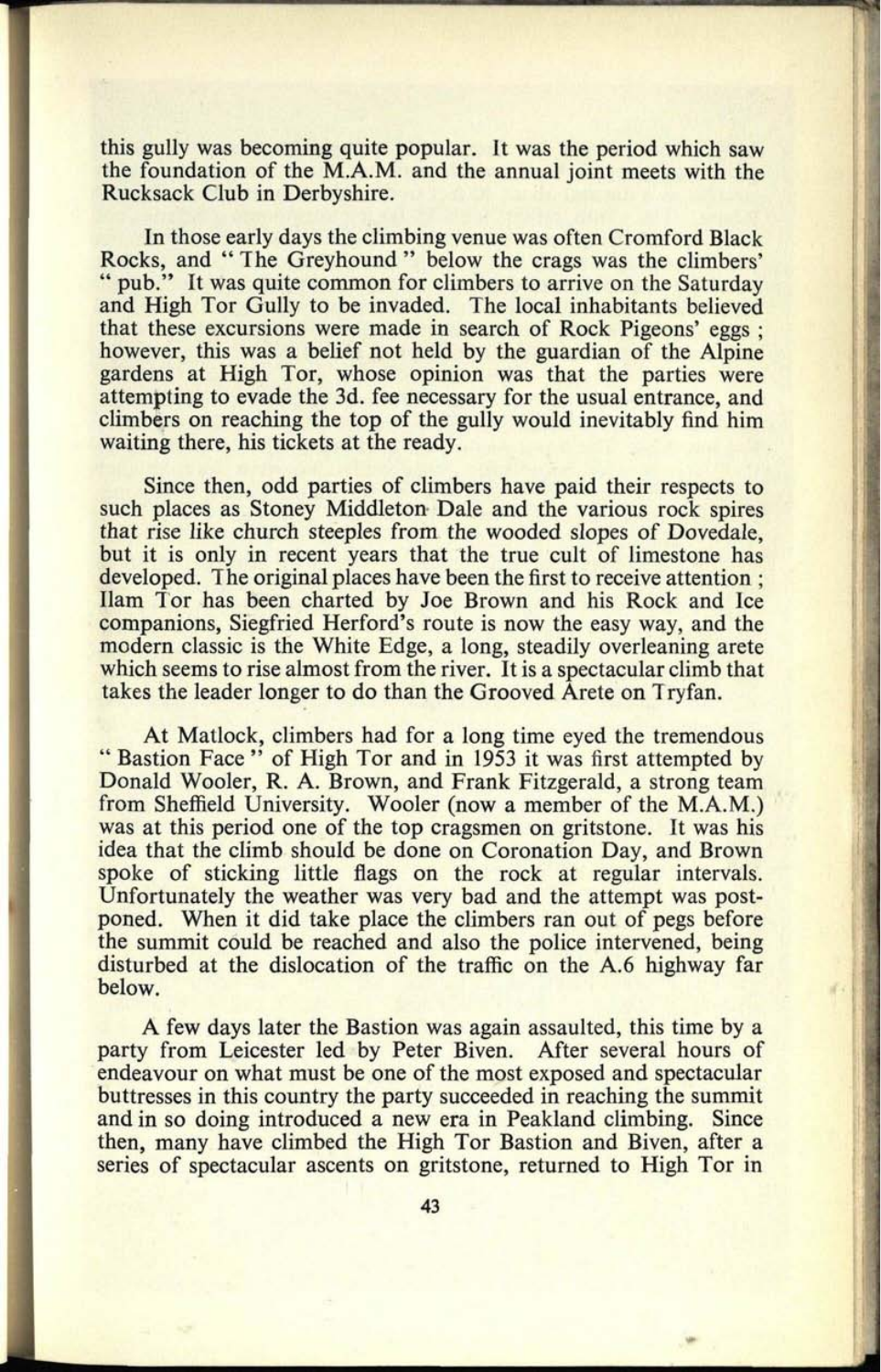May, 1957. With his inseparable companion Trevor Peck he pioneered Bastion Wall, which runs up this astonishing face as straight as a die and about 40 feet to the left of the ordinary Bastion Route. The climb, which took  $7\frac{1}{2}$  hours, surmounts a continuous series of overhangs and gradually increases in difficulty, with the crux occurring on the last twenty feet. Here a repulsive black overhang was only overcome by using an expansion bolt, and an indefinite crack above faded out on <sup>a</sup>smooth wall topped by a final overhang that proved very hard to tired climbers. " A very fine route," said Joe Brown after making the second ascent.

A few weeks later Biven and Peck were back again, and this time produced Fortress Wall, 200 feet of rock work some 30 feet left of Bastion Wall. The route needed fourteen pegs, and is remarkable in that it goes over bulge after bulge and contains a traverse that Biven considered to be the most spectacular on Derbyshire limestone, although nowhere is the severity of the climb extreme.

So much for High Tor. The Manifold valley has received some attention-the great crag of Beeston Tor has yielded routes, and higher up the dale the prominent buttress that contains Thor's Cave has presented the Rock and Ice Club with much sport and interest. Further north the dales offer much for the future, and in particular the area between Buxton and Monsal Dale ; if one follows the River Wye downstream it flows past crag after crag. A few expeditions have been made here by such first-class cragsmen as Geoffrey Sutton, the Warden at White Hall, and his assistant instructors, Harold Drasdo, Geoff. Roberts and the late Bob Downes. They have also surveyed and produced several fine routes in Chee Dale.

Further downstream in Miller's Dale a most striking piece of rock architecture is the tremendous crag of Raven Tor, famous to geologists for the intrusion of basaltic rock known locally as Toadstone. This tor rises sheer from the road in one great bulging sweep of quite 200 feet; I would hesitate to climb it even on a rope ladder, and yet in the autumn of 1957 Graham West and his companions of the Manchester Gritstone club spent many hours forcing a route up one of its lines of weakness. This route, called "Hubris" starts about fifteen feet to the left of the upper cave behind a wild rose tree on <sup>a</sup>ledge, and takes a thin wavy intermittent crack for 25 feet, gradually trending upwards to a small roof, a white streak, and then <sup>a</sup> little tree. All this, some 100 feet, continuously overleans and needs artificial aid, but above one does get some free climbing in a most sensational position with odd roots, withered ivy and vertical grass thrown in for excitement.